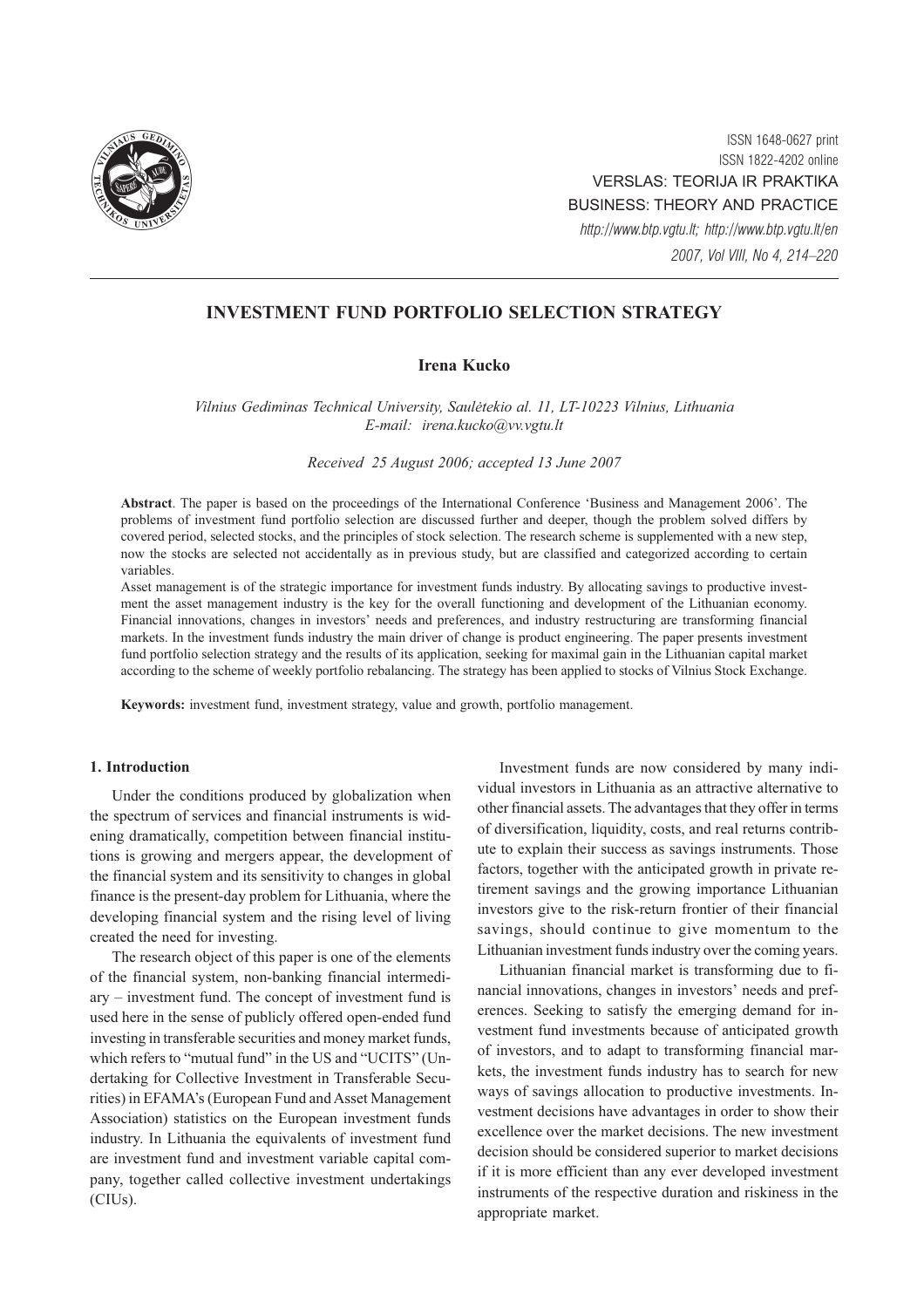Asset management is of the strategic importance for the investment fund industry where the main driver of change is product engineering. Therefore, investment fund portfolio selection strategy presented in the next part of this paper suggests the strategy of portfolio investment, seeking for maximal gain in the Lithuanian capital market according to the scheme of weekly portfolio rebalancing [1].

The paper attempts to develop an operative decision management in capital market system that would allow selecting such decision management strategies that would be superior to any existing investment instrument. The development and implementation of such strategies would become efficient instrument of risk management in capital markets.

### 2. Investment fund portfolio selection strategy

Before giving the description of variables used and the methodology applied, the procedure should be presented. The research scheme would be as follows (Fig. 1):



Fig. 1. The research scheme

### 2.1. Equity style classification systems

Several academic studies found that there were categories of stocks that had similar characteristics and performance patterns. Moreover, the returns of these stock categories performed differently than other categories of stocks. That is, the returns of stocks within category were highly correlated and the returns between categories of stocks were relatively uncorrelated. The first such study was by James L. Farrell Jr. (1975) [2] who called these categories of stocks "clusters". He found that for stocks there were at least four such categories or clusters – growth, cyclical, stable, and energy. In the latter half of the 1970s, there were studies that suggested even a simpler categorization by size (as measured by total capitalization) which produced different performance patterns. Practitioners began to view these

categories or clusters of stocks with similar performance as a "style" of investing. Some managers, for example, held themselves out as "growth stock managers" and others as "cyclical stock managers". Using size as a basis for categorizing style, some managers became "large cap" investors while others "small cap" investors. ("Cap" means market capitalization.) Moreover, there was a commonly held belief that a manager could shift "styles" to enhance performance return.

Stocks can be classified by style in many ways. The most common is in terms of one or more measures of "growth" and "value". Within the growth and value style there is a substyle based on some measure of size: large cap value, large cap growth, small cap value, small cap growth.

The motivation for the value/growth style categories can be explained in terms of the most common measure for classifying stocks as growth or value – the price to book value per share (P/B) ratio. Earnings growth will increase the book value per share. Assuming no change in the P/B ratio, a stock's price will increase if earnings grow. A manager who is growth oriented is concerned with earnings growth and seeks those stocks from a universe of stocks that have higher relative earnings growth. The growth manager's risks are that growth in earnings will not materialize and/or that the P/B ratio will decline.

For a value manager, concern is for the price component rather than for the future earnings growth. Stocks would be classified as value stocks within a universe of stocks if they are viewed as cheap in terms of their P/B ratio. By 'cheap' is meant that P/B ratio is low relative to the universe of stocks. The expectation of the manager who follows a value style is that P/B ratio will return to some normal level and thus even with book value per share constant, the price will rise. The risk is that P/B ratio will not increase.

Very often different managers develop their own classification systems. F. J .Fabozzi (2002) [3] gives style classification system where stocks are categorized into value and growth using one measure, the P/B ratio. While this style classification system is simple, it has both theoretical and practical problems. First, from a theoretical point of view, there is very little distinguishing between the last stock on a list classified as value and the first stock on the list classified as growth. From a practical point of view, the transaction costs are higher for implementing a style using this classification system. The reason is that the classification is at a given point of time based on the prevailing P/B ratio and market capitalizations. At a future date, P/B ratios and market capitalizations change, resulting in a different classification of some stocks. This is often the case for those stocks on the border between value and growth that could jump over to the other category. This is sometimes called "style jitter". As a result, the manager will have to rebalance the portfolio and sell off stocks that are not within the style classification sought.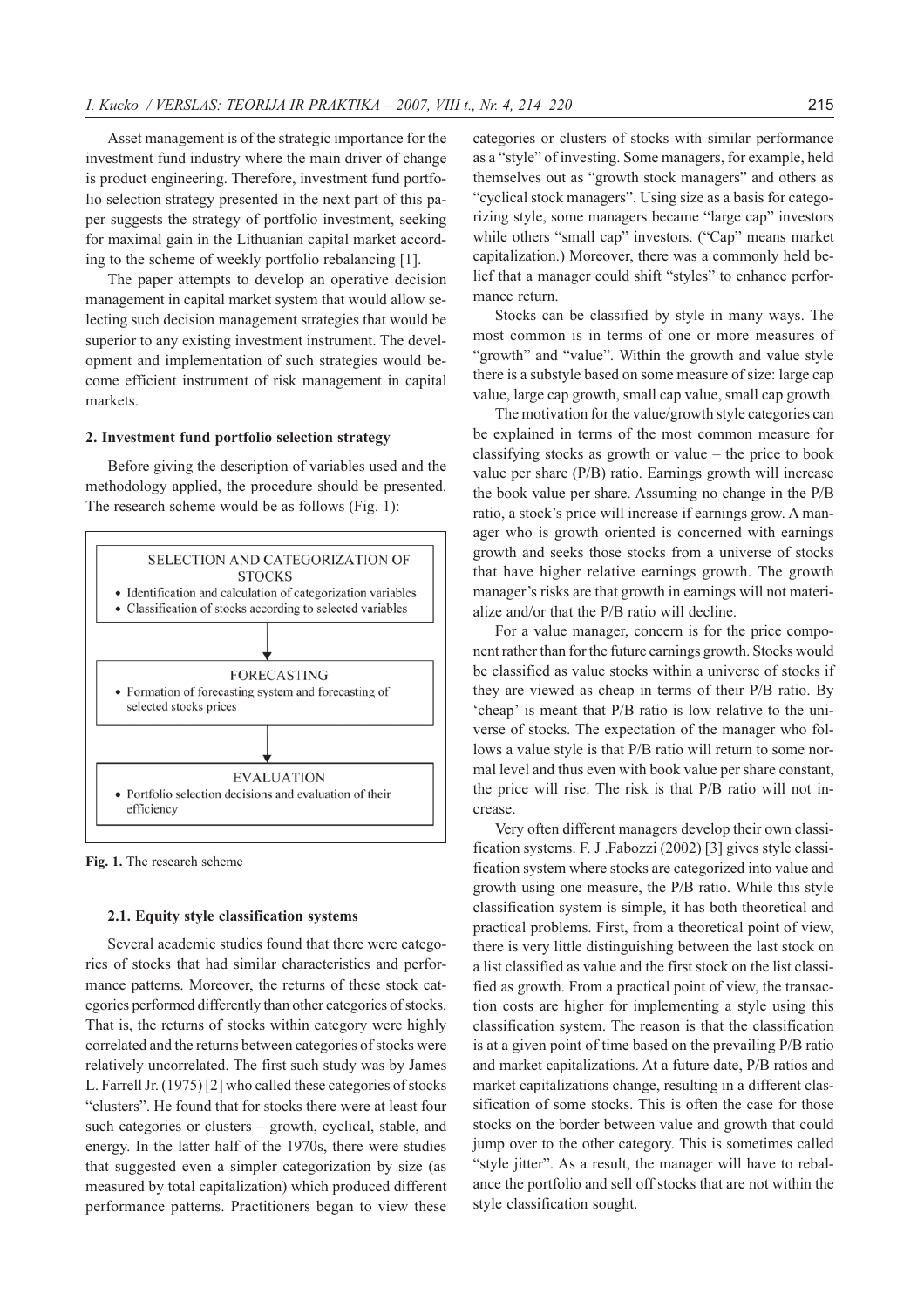There are two refinements that have been made to style classifications systems in an attempt to overcome these two problems. First, more than one categorization variable has been used in a style classification system. The second refinement has been to develop better procedures for making the cut between growth and value. This involves not classifying every stock into one category or the other. Instead, stocks may be classified into three groups: "pure value", "pure growth", and "middle-of-the road" stocks. The three groups would be such that they each had one third of the total market capitalization. The two extreme groups, pure value and pure growth, are not likely to face any significant style jitter, the middle-of-the road stocks are assigned a probability of being value or growth.

Applying this classification scheme to stocks of Vilnius Stock Exchange, the above mentioned imperfections of style classification system were taken into account, and the second categorization variable (capitalization) was included. The middle-of-the road group is not distinguished, because the universes would be too small to get significant results.

The style classification system on Vilnius Stock Exchange would be as follows:

- 1. Calculate the total market capitalization of all the stocks in Vilnius Stock Exchange.
- 2. Calculate the P/B ratio for each stock.
- 3. Sort the stocks from the lowest P/B ratio to the highest P/B ratio.
- 4. Calculate the accumulated market capitalization starting from the lowest P/B stocks to the highest P/ B ratio stocks.
- 5. Select the lowest P/B stocks up to the point where one-half of the total market capitalization computed in step 1 is found.
- 6. Classify the stocks found in step 5 as value stocks.
- 7. Classify the remaining stocks of the universe as growth stocks.
- 8. Calculate the total value stocks capitalization.
- 9. Sort the stocks classified as value stocks from the lowest capitalization to the highest.
- 10. Select the lowest capitalization value stocks up to the point where one-half of the total value stocks capitalization computed in step 8 is found.
- 11. Classify the stocks found in step 10 as small cap value stocks.
- 12. Classify the remaining value stocks as large cap value stocks.
- 13. Calculate the total growth stocks capitalization.
- 14. Sort the stocks classified as growth stocks from the lowest capitalization to the highest.
- 15. Select the lowest capitalization growth stocks up to the point where one-half of the total growth stocks capitalization computed in step 13 is found.
- 16. Classify the stocks found in step 15 as small cap growth stocks.

17. Classify the remaining value stocks as large cap growth stocks.

According to this scheme the following portfolios were constructed [4]:

Small cap value stocks portfolio: AB Linas (LNS), AB Klaipëdos baldai (KBL), AB Anykðèiø vynas (ANK), AB VST (VST), AB Žemaitijos pienas (ZMP), AB DFDS Lisco (LBS).

Large cap value stocks portfolio: AB Klaipėdos jūrų kroviniø kompanija (KJK), AB Lietuvos jûrø laivininkystë (LEL), AB Rytø skirstomieji tinklai (RST), AB Lietuvos energija (LEN), AB Lietuvos elektrinë (LEL), AB Stumbras (STU).

Small cap growth stocks portfolio: AB Grigiðkës (GRG), AB Alita (ALT), AB Utenos trikotažas (UTR), AB Panevėžio statybos trestas (PTR), AB Sanitas (SAN), AB Ûkio bankas (UKB).

Large cap growth stocks portfolio: AB Pieno žvaigždės (PZV), AB Rokiðkio sûris (RSU), AB Snaigë (SNG), AB Snoras (SRS), AB Lifosa (LFO), AB Teo (TEO).

In accordance with the following subsection the presumption that small cap value stocks portfolio would give higher results has been made.

## 2.1.1. Comparison of value and growth stocks portfolios returns

The theory of value and growth stocks has come of empirical observations suggesting the conclusion, that the prices of these two different stock groups are correlated within the group and relatively uncorrelated with the prices of stocks between groups. Despite this Parchois (1998) [5] states that 70–80 % of stocks returns might be explained by general market situation and only 20–30 % of stocks returns are influenced by stocks category. However, many studies confirm that for the most part value stocks guaranteed higher returns than growth stocks. Trinity Investment Management reviews state that during the period of 29 years (1969–1997) the average annual value stocks returns were 13.6 % while the average annual growth stocks returns were 10.5 %. Leinweber, Arnott, and Luck (1997) [6] analyzed US, Germany, Japan, Canada, and UK value and growth stocks during the period of 1975–1995 and came to the conclusion, that during this period growth stocks gave lower returns than value stocks in all countries, but the number of months when value stocks went up over the growth stocks was only about 55 %. So, frequently there were periods when growth stocks reached higher returns than value stocks. Giese (1994) [7] compares S&P value and growth stocks indices and concludes that during the period of 1980– 1994 growth stocks guaranteed 13.7 % of returns and value stocks  $-14.1$  %. Thus, the difference is not statistically significant. Ibbotson and Riepe (1997) [8] analyzed the returns of different indices during 1979–1997 and also concluded that during the chosen period value stocks gave on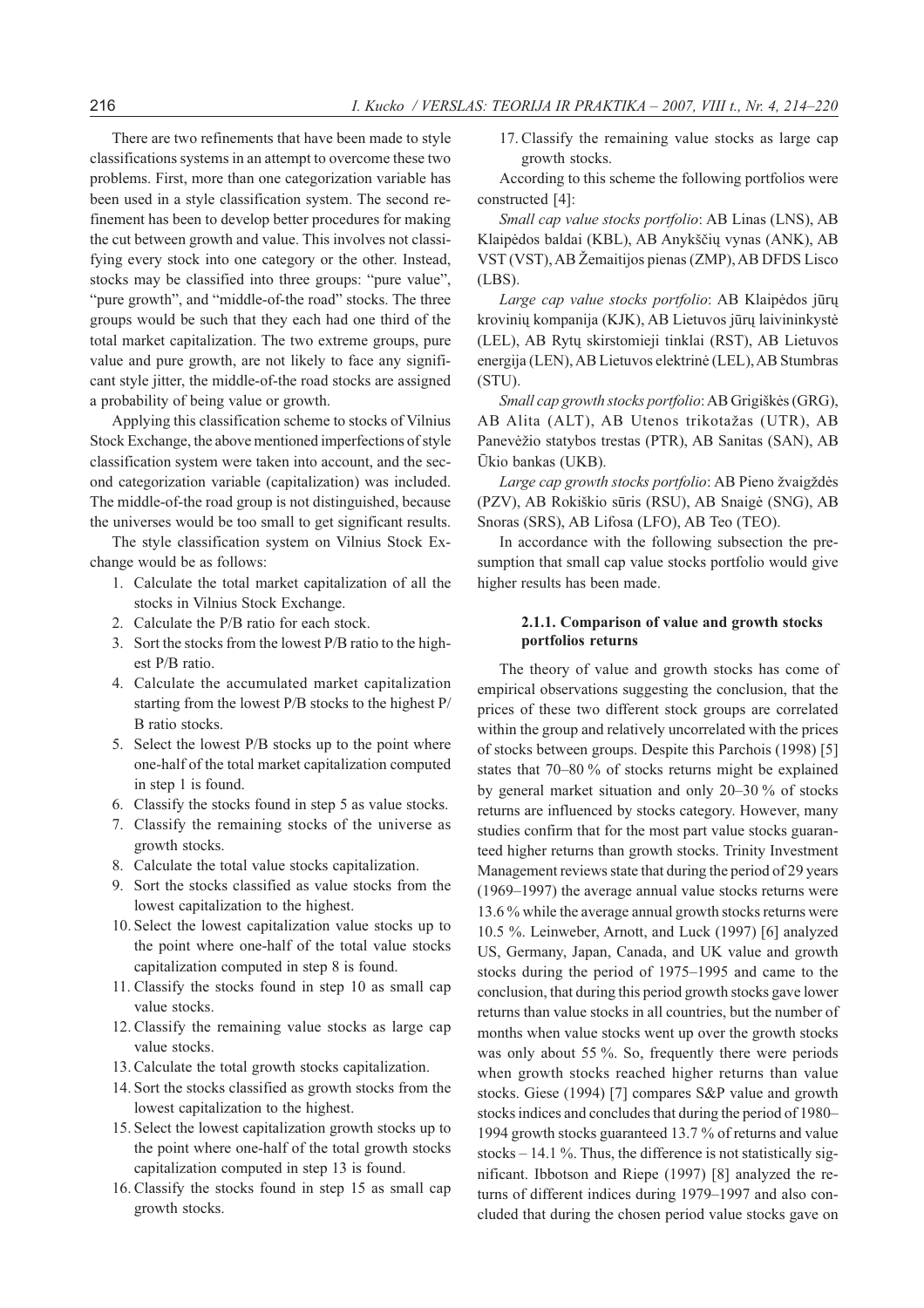average 1 percent point higher returns than growth stocks. Though the question stays open, whether value stocks guaranteed higher returns only during the last 30 years or this is a constant phenomenon. That is quite possible that during the coming decades growth stocks will give higher returns than value stocks. Looking at dynamics of Russel indices it does not look like popularity of value stocks will decrease, as during the past 10 years those stocks have always given better results over the growth stocks. The results of the mentioned researches are summarized in Table 1.

### 2.2. Stock price forecasting system

The second step of the procedure (Forecasting) and the further one (Evaluation) are based on the model of prof. A. V. Rutkauskas (2005) [9].

The efficiency of the decision management strategy greatly depends on the stock prices forecasting system's adequacy. Whatever perfect decisions search criteria and possibilities restrictions are, decision making still depends on forecasting reliability and accuracy.

The core of the one-step stock price forecasting system consists in the regression dependence of the forecasted index value at a  $(t + 1)$  moment on the value of the index under analysis at a  $t$ -th and previous moments [9]:

$$
y^{-t+1} = f\left(x_1, x_2, \dots, x_n; \Theta(0, t)\right), \tag{1}
$$

where:

 $y^{t+1}$  – probability distributions of the forecasted stock price possible values at (t+1) moment;

 $\overline{x}^{t}$  – *i*-th factor of possible values probability distribution at a t-th moment;

 $\Theta(0,t)$  – the resultant of the influence of the other factors on  $(t + 1)$ -th moment index;

 $f$  – regression.

Equation (1) was used to determine the  $(t+1)$  step stock price possibility distribution when in the [1, t] period stock prices are known. The  $(t + 1)$  step forecast becomes the most important information while choosing the optimal portfolio for the  $(t + 1)$  step. The efficiency of the decision becomes clear as the real  $(t + 1)$  data appear. In turn, the data of  $(t + 1)$  step become the basic forecasting data, and on the basis of [2,  $(t + 1)$ ] step data a possible value distribution is forecasted.

By this method the covered 3-year period of one-week steps was from 19/06/2006 to 15/06/2006. The end of the chosen period coincided with the fall of market index, that affected the final results. The first 40 periods were used as initial forecasting base while the first day for which stock price probability distribution was evaluated was 25/03/2004. The process was repeated until 15/06/2006. These prognoses together with correlation prognoses between sepaTable 1. Different results of annual returns of US value and growth stocks

| Period    | Growth stocks<br>returns, $%$ | Value stocks<br>returns, $%$ | Excess of<br>value stocks<br>returns, $%$ |  |  |
|-----------|-------------------------------|------------------------------|-------------------------------------------|--|--|
| 1969-1997 | 10.5                          | 13.6                         | 3.1                                       |  |  |
| 1980-1994 | 13.7                          | 14.1                         | 0.4                                       |  |  |
| 1995-2005 | 7.93                          | 12.91                        | 4.98                                      |  |  |
| 2000-2005 | $-9.64$                       | 5.69                         | 15.33                                     |  |  |
| 2004-2005 | $-0.53$                       | 12.45                        | 12.98                                     |  |  |

rate stock prices were used for portfolio rebalancing or simply for selecting the optimal hypothetical portfolio for that day. Table 2 presents historical and forecasted stock prices for the large cap growth stocks portfolio.

#### 2.3. Portfolio selection decisions

The stock price forecasting is a consistent part of information supply for portfolio decision making in the capital market. These are the main statements and organizing principles of the strategy [9]:

- By using the historical data for the  $[t_0, t]$  period, the probability distribution of price change for the  $(t + 1)$  step is prepared;
- On the basis of the current portfolio and the forecasts a new portfolio for the  $(t + 1)$  step is chosen;
- As the historical data for the  $(t + 1)$  period appear, the effect of the decision made is evaluated;
- Combining the  $(t + 1)$  period data with the historical database, forecasts are performed and portfolio for the  $(t + 2)$  period is constructed.

Table 3 presents the application results of large cap growth stocks portfolio investment strategy. Column 1 of the Table shows the number of weeks included in the research. Columns 2–8 give shares of portfolio structures diversified between six stocks and deposit (if decision not to invest is accepted). Column 9 shows an increase in portfolio value, depending on stock prices and the structure of chosen portfolio. Column 10 gives the accumulated sum on the assumption that the initial sum equals 1. It should be noted that portfolio rebalancing costs were already included.

Fig. 2. shows the growth of accumulated capital and market index, when initial invested sum equals 1. As it can be seen better results (by average and by probability not less than 0.75) are gained in Vilnius Stock Exchange than those dictated by the market. Fig. 2 also reveals unexpected results of the research.

Although the studies of various exchanges show, that the portfolios constructed from value stocks guarantee higher returns than growth stocks portfolios, the study of Vilnius Stock Exchange during the chosen period has showed opposite results, with small cap growth portfolio giving far better results than other portfolios and the market. Despite this contradiction, the maintained results can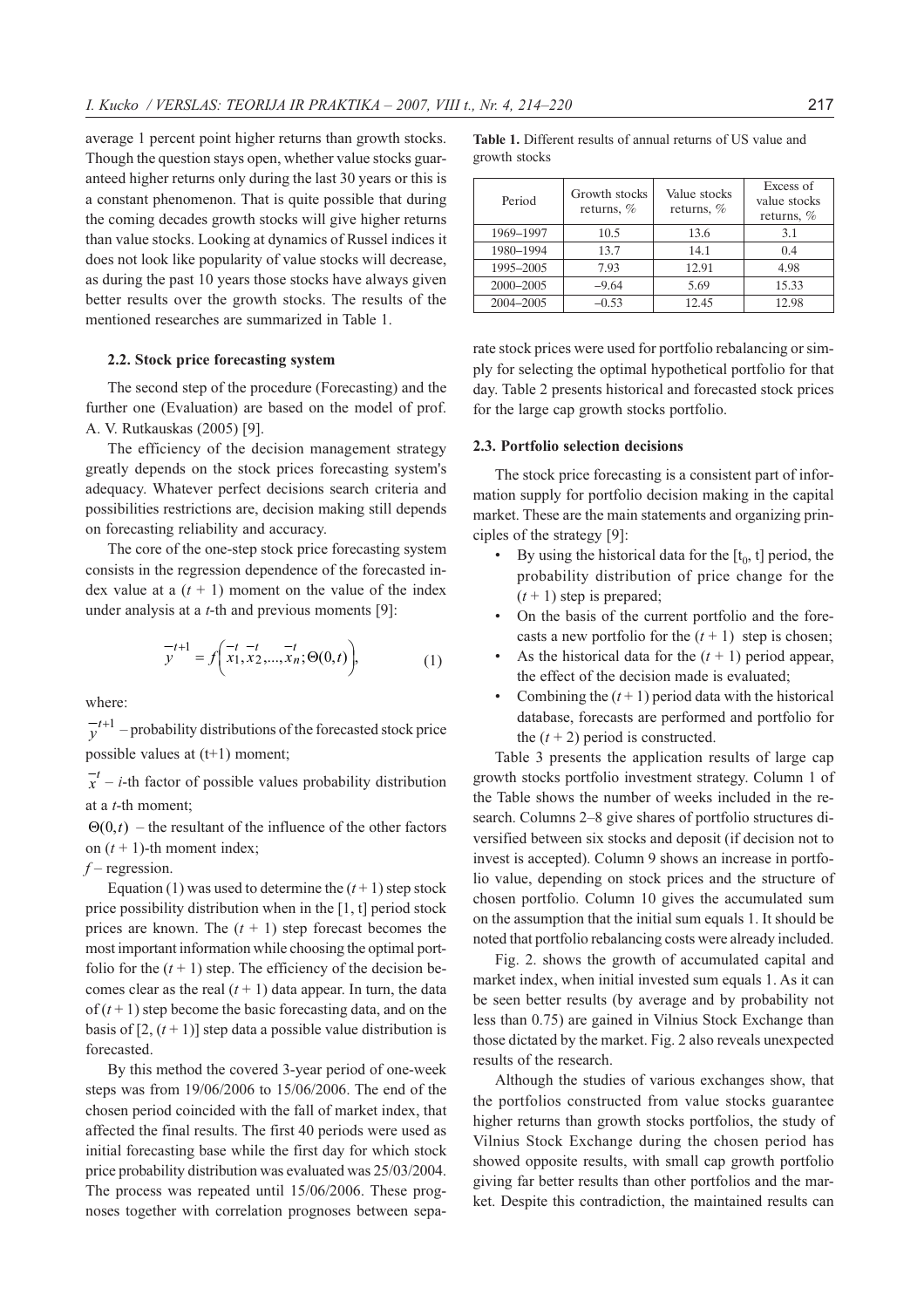|                                                    | Company ticker       |                      |                      |                      |                |            |                      |                      |            |                      |                      |            |                      |
|----------------------------------------------------|----------------------|----------------------|----------------------|----------------------|----------------|------------|----------------------|----------------------|------------|----------------------|----------------------|------------|----------------------|
| Date<br>Step                                       |                      | <b>PZV</b>           |                      | <b>RSU</b>           |                | <b>SNG</b> |                      | <b>TEO</b>           |            | <b>LFO</b>           |                      | <b>SRS</b> |                      |
|                                                    |                      | H                    | $\mathbf{F}$         | H                    | $\overline{F}$ | H          | F                    | H                    | F          | H                    | $\mathbf{F}$         | H          | $\mathbf{F}$         |
| 25/03/2004                                         | $\mathbf{1}$         | 5.00                 | 4.530118             | 76.50                | 79.55811       | 17.67      | 15.92596             | 2.29                 | 2.166089   | 5.00                 | 5.499653             | 7.70       | 7.614438             |
| 01/04/2004                                         | 2                    | 4.79                 | 5.131144             | 72.90                | 87.53063       | 17.89      | 17.39246             | 2.29                 | 2.36906    | 5.00                 | 5.346851             | 8.30       | 7.560344             |
| 08/04/2004                                         | 3                    | 4.90                 | 5.046857             | 72.20                | 68.35829       | 19.33      | 18.34340             | 2.28                 | 2.358998   | 4.60                 | 5.120912             | 8.30       | 7.719807             |
| 15/04/2004                                         | $\overline{4}$       | 4.95                 | 5.391671             | 72.01                | 69.21106       | 19.67      | 20.37369             | 2.15                 | 2.449686   | 4.50                 | 4.595750             | 8.30       | 7.935501             |
| 22/04/2004                                         | 5                    | 4.80                 | 5.284467             | 71.50                | 65.08459       | 18.67      | 21.78617             | 2.20                 | 2.185265   | 4.50                 | 4.256359             | 7.85       | 8.040850             |
| 29/04/2004                                         | 6                    | 4.50                 | 5.076114             | 69.20                | 65.19492       | 18.40      | 19.72328             | 2.08                 | 2.235529   | 4.50                 | 4.761097             | 8.00       | 7.271518             |
| 06/05/2004                                         | $\tau$               | 4.55                 | 4.739878             | 68.00                | 62.85304       | 18.87      | 18.79805             | 2.11                 | 2.09174    | 4.50                 | 4.398572             | 7.80       | 7.764187             |
| 13/05/2004                                         | 8                    | 4.50                 | 4.637213             | 68.50                | 64.47854       | 18.73      | 19.50975             | 1.98                 | 2.08089    | 4.50                 | 4.48099              | 8.50       | 7.424857             |
| $\ddot{\phantom{a}}$                               | $\ddot{\phantom{0}}$ | $\ddot{\phantom{a}}$ | $\cdot$              | $\ddot{\phantom{a}}$ | $\bullet$      | $\bullet$  | $\bullet$            | $\ddot{\phantom{0}}$ | $\epsilon$ | $\cdot$              | $\ddot{\phantom{0}}$ | $\bullet$  | $\ddot{\phantom{0}}$ |
| $\cdot$                                            | $\bullet$            |                      | $\cdot$              | ٠                    |                |            | $\bullet$            | $\bullet$            |            | $\bullet$            | $\bullet$            |            |                      |
|                                                    | $\ddot{\phantom{0}}$ |                      | $\ddot{\phantom{a}}$ | $\ddot{\phantom{0}}$ |                |            | $\ddot{\phantom{0}}$ | $\ddot{\phantom{0}}$ |            | $\ddot{\phantom{0}}$ |                      |            |                      |
| 06/04/2006                                         | 107                  | 4.55                 | 4.641527             | 71.00                | 70.30352       | 15.10      | 16.45724             | 2.60                 | 3.545878   | 35.89                | 34.06769             | 59.40      | 60.92397             |
| 13/04/2006                                         | 108                  | 4.50                 | 4.544776             | 70.05                | 71.10519       | 14.98      | 15.54721             | 2.53                 | 2.621673   | 34.00                | 35.60366             | 58.00      | 60.10517             |
| 20/04/2006                                         | 109                  | 4.40                 | 4.483502             | 69.05                | 69.49647       | 14.88      | 15.12862             | 2.38                 | 2.521212   | 33.00                | 33.92230             | 56.01      | 60.72966             |
| 27/04/2006                                         | 110                  | 4.10                 | 4.441923             | 66.00                | 68.13233       | 14.00      | 14.91389             | 2.38                 | 2.273393   | 25.50                | 31.34941             | 54.50      | 57.58893             |
| 04/05/2006                                         | 111                  | 4.10                 | 4.024703             | 65.00                | 65.77299       | 13.20      | 14.32862             | 2.32                 | 2.345775   | 23.75                | 22.91140             | 52.00      | 51.94260             |
| 11/05/2006                                         | 112                  | 4.10                 | 4.145894             | 64.50                | 63.68619       | 13.30      | 13.59510             | 2.26                 | 2.306544   | 25.25                | 22.72305             | 54.11      | 50.47551             |
| 18/05/2006                                         | 113                  | 4.00                 | 4.232611             | 65.00                | 64.76659       | 13.05      | 13.49096             | 2.28                 | 2.283916   | 24.50                | 24.48179             | 53.00      | 53.84081             |
| 25/05/2006                                         | 114                  | 4.00                 | 5.935839             | 58.20                | 65.38549       | 12.50      | 12.86332             | 2.22                 | 2.292660   | 23.73                | 25.00939             | 50.00      | 52.75784             |
| 01/06/2006                                         | 115                  | 4.02                 | 4.098427             | 58.00                | 58.52424       | 11.96      | 12.21935             | 2.22                 | 2.258378   | 21.61                | 24.15650             | 52.50      | 43.44344             |
| 08/06/2006                                         | 116                  | 4.00                 | 3.992046             | 56.00                | 60.77524       | 11.00      | 11.80971             | 2.20                 | 2.244233   | 21.03                | 22.11746             | 49.48      | 51.81466             |
| 15/06/2006                                         | 117                  | 3.94                 | 3.998976             | 54.00                | 55.36419       | 9.45       | 10.66542             | 2.15                 | 2.184175   | 19.20                | 18.99149             | 44.50      | 48.74402             |
| Number of<br>direction<br>117(65)<br>coincidences: |                      |                      | 117(60)              |                      | 117(66)        |            | 117(65)              |                      | 117(68)    |                      | 117(63)              |            |                      |

Table 2. Historical (H) and forecasted (F) stock prices for the large cap growth stocks portfolio in Vilnius Stock Exchange

| Table 3. Large cap growth stocks portfolio investment distribution and results |  |  |
|--------------------------------------------------------------------------------|--|--|
|--------------------------------------------------------------------------------|--|--|

|                | Portfolio structure |                |                  |                |                |                |                  |                | Accumu-   |
|----------------|---------------------|----------------|------------------|----------------|----------------|----------------|------------------|----------------|-----------|
| Step           | <b>PZV</b>          | <b>RSU</b>     | <b>SNG</b>       | <b>TEO</b>     | <b>LFO</b>     | <b>SRS</b>     | Deposit          | Increase       | lated sum |
| $\mathbf{1}$   | $\overline{2}$      | 3              | $\overline{4}$   | 5              | 6              | $\overline{7}$ | 8                | 9              | 10        |
|                |                     |                |                  |                |                |                |                  |                |           |
| $\mathbf{1}$   | $\overline{0}$      | $\mathbf{1}$   | $\overline{0}$   | $\overline{0}$ | $\overline{0}$ | $\mathbf{0}$   | $\overline{0}$   | 0.011905       | 1.011905  |
| $\overline{2}$ | $\overline{0}$      | $\mathbf{1}$   | $\overline{0}$   | $\overline{0}$ | $\theta$       | $\overline{0}$ | $\overline{0}$   | $-0.04762$     | 0.964286  |
| 3              | $\mathbf{1}$        | $\overline{0}$ | $\boldsymbol{0}$ | $\overline{0}$ | $\overline{0}$ | $\overline{0}$ | $\overline{0}$   | 0.022144       | 0.98643   |
| $\overline{4}$ | $\mathbf{1}$        | $\overline{0}$ | $\overline{0}$   | $\overline{0}$ | $\overline{0}$ | $\overline{0}$ | $\overline{0}$   | 0.010066       | 0.996496  |
| 5              | $\theta$            | $\mathbf{0}$   | $\mathbf{1}$     | $\overline{0}$ | $\Omega$       | $\mathbf{0}$   | $\overline{0}$   | $-0.05067$     | 0.945826  |
| 6              | 1                   | $\mathbf{0}$   | $\boldsymbol{0}$ | $\overline{0}$ | $\overline{0}$ | $\mathbf{0}$   | $\overline{0}$   | $-0.05911$     | 0.886712  |
| $\overline{7}$ | $\mathbf{1}$        | $\overline{0}$ | $\overline{0}$   | $\overline{0}$ | $\overline{0}$ | $\overline{0}$ | $\overline{0}$   | 0.009918       | 0.89663   |
| 8              | $\theta$            | $\overline{0}$ | $\mathbf{1}$     | $\theta$       | $\overline{0}$ | $\overline{0}$ | $\overline{0}$   | $-0.00638$     | 0.890252  |
| $\bullet$      | $\cdot$             | $\cdot$        | $\cdot$          | $\cdot$        | $\cdot$        | $\cdot$        | $\cdot$          | $\blacksquare$ | $\cdot$   |
| $\bullet$      | $\cdot$             | $\bullet$      | $\bullet$        | $\bullet$      | $\cdot$        | $\cdot$        | $\bullet$        | $\bullet$      | $\cdot$   |
|                | ٠                   | $\cdot$        | $\bullet$        | $\cdot$        | ٠              |                |                  |                |           |
| 107            | $\Omega$            | $\overline{0}$ | $\overline{0}$   | $\mathbf{1}$   | $\Omega$       | $\overline{0}$ | $\overline{0}$   | 0.052337       | 3.885863  |
| 108            | $\overline{0}$      | $\overline{0}$ | 0.1              | $\overline{0}$ | 0.9            | $\mathbf{0}$   | $\overline{0}$   | $-0.13115$     | 3.754713  |
| 109            | $\Omega$            | $\theta$       | $\overline{0}$   | $\theta$       | 1              | $\overline{0}$ | $\theta$         | $-0.07941$     | 3.675303  |
| 110            | $\theta$            | $\overline{0}$ | $\overline{0}$   | $\overline{0}$ | $\overline{0}$ | $\mathbf{1}$   | $\overline{0}$   | $-0.07029$     | 3.605012  |
| 111            | $\overline{0}$      | $\mathbf{0}$   | $\mathbf{1}$     | $\overline{0}$ | $\Omega$       | $\mathbf{0}$   | $\overline{0}$   | $-0.14497$     | 3.460041  |
| 112            | $\theta$            | $\theta$       | 0.1              | $\theta$       | 0.9            | $\theta$       | $\overline{0}$   | 0.13778        | 3.597821  |
| 113            | 0.1                 | $\overline{0}$ | $\boldsymbol{0}$ | $\overline{0}$ | 0.9            | $\mathbf{0}$   | $\boldsymbol{0}$ | $-0.07031$     | 3.527513  |
| 114            | $\mathbf{1}$        | $\theta$       | $\overline{0}$   | $\theta$       | $\Omega$       | $\theta$       | $\theta$         | $\Omega$       | 3.527513  |
| 115            | $\theta$            | $\overline{0}$ | $\overline{0}$   | $\overline{0}$ | $\mathbf{1}$   | $\overline{0}$ | $\overline{0}$   | $-0.21007$     | 3.317446  |
| 116            | $\overline{0}$      | $\mathbf{0}$   | $\boldsymbol{0}$ | $\overline{0}$ | 1              | $\mathbf{0}$   | $\overline{0}$   | $-0.06342$     | 3.254021  |
| 117            | $\overline{0}$      | 0.1            | $\overline{0}$   | $\overline{0}$ | 0.9            | $\overline{0}$ | $\overline{0}$   | $-0.18684$     | 3.067183  |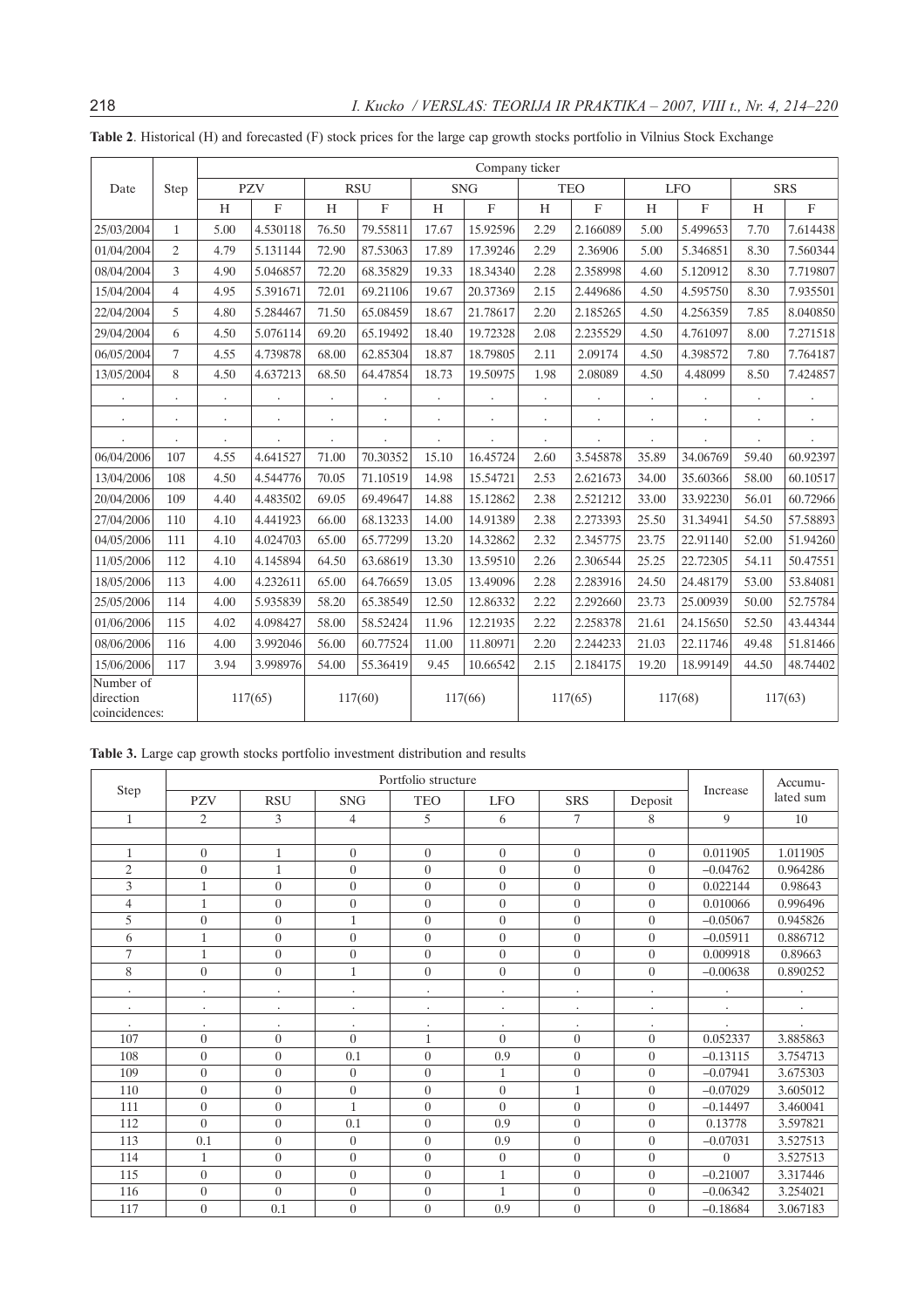

Fig. 2. The change of accumulated capital and market index

be explained by growing Lithuanian economy and the extremely strong growth during the analyzed period. Although this does not mean that in the long perspective the growth stocks portfolios would still give higher returns than value portfolios in Vilnius Stock Exchange.

### 3. Conclusions

Stocks can be classified by style in many ways. The most common is in terms of one or more measures of "growth" and "value", and the most common measure for classifying stocks as growth or value is the price to book value per share (P/B) ratio, although some authors use more complex classification criteria. Returns of stocks within category are highly correlated and the returns between categories of stocks are relatively uncorrelated. Moreover, it is empirically observed that portfolios composed from value stocks guaranteed higher returns than growth stocks portfolios over the last 30 years. According to the research results the difference between categories is about 1 percent point on average, although those studies do not claim that this precedence of value stocks will definitely occur in the future. The study of Vilnius Stock Exchange during the period of 2003–2006 has showed namely opposite results, with small cap growth portfolio giving far better results than other portfolios and the market itself. Despite this contradiction, the maintained results can be explained by growing Lithuanian economy and the extremely strong growth during the analyzed period. Although the results of this research do not claim to be statistically significant and undeniable, because of the shortage of reliable data as the research was limited to the period of 3 years. Thus, it does not mean that in the long perspective the growth stocks portfolios would still give higher returns than value portfolios in Vilnius Stock Exchange.

The basis of economic development and one of the most important factors conditioning the growth of the standard of living is an efficiently operating finance system. An active role played by non-banking financial intermediaries in a financial system is an indication of its maturity. The importance of improving the activity of the finance system, while expanding the network of financial institutions as well as the activity of one of the largest financial intermediaries – investment fund, rises as the financial innovations, changes in investors' needs and preferences, industry restructuring transforms financial markets. This paper offered an innovative standpoint to selecting investment fund portfolio.

Hypothesis of market efficiency formulated for the financial markets and the random movement assumption of price variation of financial assets contradict any possibility to create using only historical data such investment strategies which allow increasing the investment effect, generated by the corresponding market, in long term period. However, the results received argue that such strategies are possible. On the grounds only of the historical information it is possible to form investment strategies, which enable gaining higher investment effect, ensured by the market investment instruments of the corresponding term.